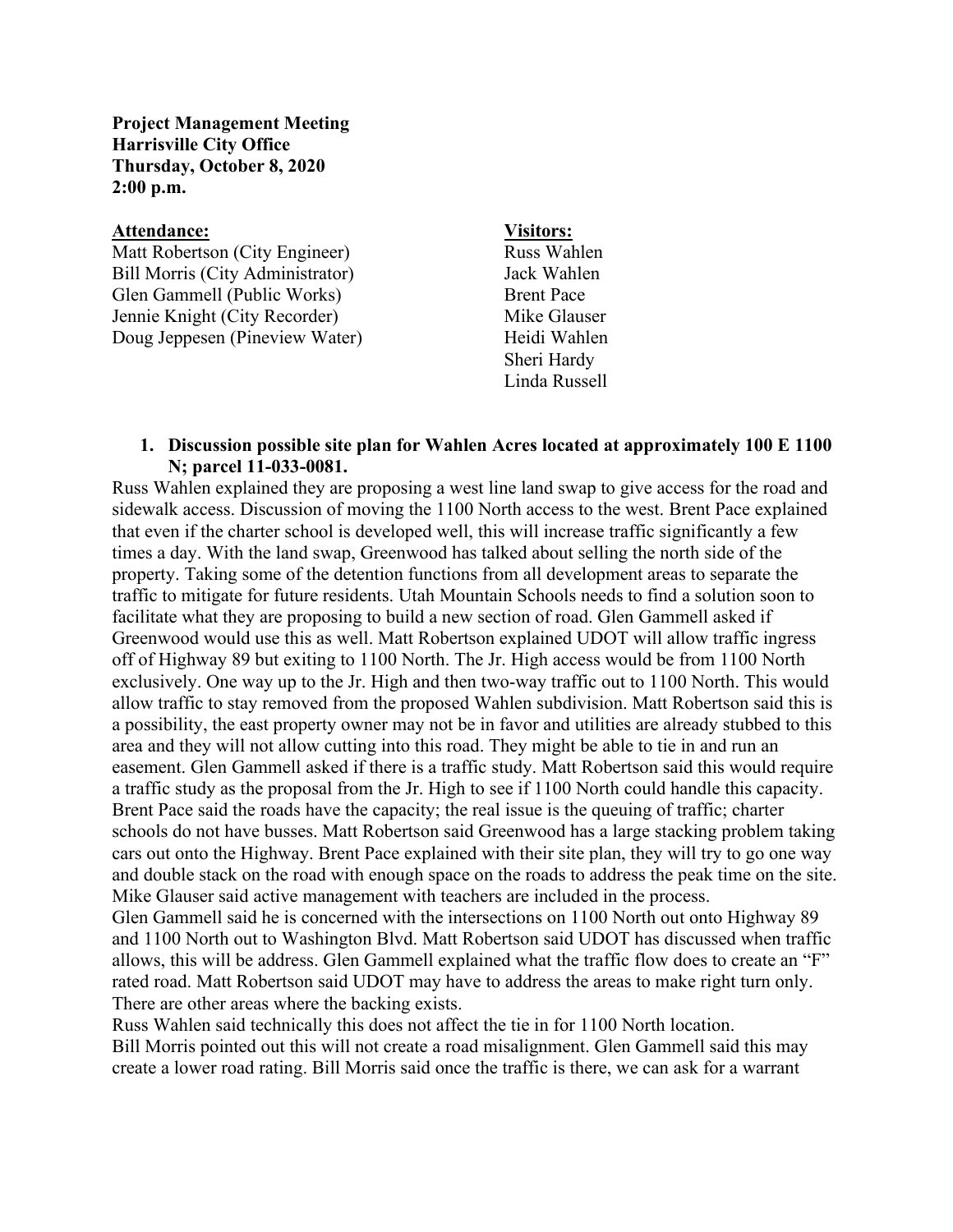study to address the traffic. Matt Robertson said there has been discussion about this. Brent Pace asked who the contact is at UDOT. Matt Robertson said Darin Fistrip.

Matt Robertson said with different places on 1100 North; if the Russell's were interested in selling, this could be taken out to line up with Connecticut. If Russell was also interested in the access towards 1100 North. Glen Gammell asked where the detention would be kept. Matt Robertson suggested they could possibly combine detention with the school to increase the buffer and get some space off the property line. They will need to update the concept plan including a traffic study. The Wahlen's need to come back to Project Management after application for Mixed Use. He said there cannot be any housing in the flood zone, work on the stream should be done with a stream alteration permit through Division of Water Rights. He outlined where the Dixon Creek runs. It is considered waters of the United States and keeping this in the same alignment is necessary without proper permitting. This area was realigned without approvals. Matt Robertson explained the process and gave contact for Darren Rasmussen at Department of Water Rights. He said if the school has detention onsite that will be private, if the detention can be combined, that is fine as well.

Mike Glauser asked if they should release that traffic study now. Matt Robertson explained the city met with UDOT in May. Brent Pace said they need Greenwood to participate in the traffic study to address all of the traffic issues. They will study current traffic from Greenwood. They will not be allowed to have pedestrian traffic on the eastside of Greenwood. Doug Jeppson, Pineview Water, said secondary would have to be brought over from the existing stub on 1100 North. Matt Robertson suggested having an easement on backside of sidewalk. They do not have Pineview water they will have to have shares through western. The school will need that as well. Pineview water, Bona Vista culinary, and sewer is all stubbed at that 1100 North connection.

## **2. Discussion possible site plan for possible development of Milne Property located at 1234 N Harrisville Rd.**

Jessica Prestwich said she is here to discuss property at 1234 N Harrisville Rd. She said there is familiarity of this project. This is already zoned RE-15 for 15,000 sq ft. lots. Matt Robertson explained the largest issue is secondary water. The concept layout is keeping this RE-15 but will need to address secondary water and detention of water. Matt Robertson said there are other areas in the city having this issue where Pineview is not servicing. This property is within the district but there are no services to their property which would include going under Highway 89. Discussion on whether this has enough water for a private irrigation system. Doug Jeppson said this would have to come down from the tracks to the west to run the line. Some areas in the city would prefer to take over ownership as a city service. That may be an issue. This layout does not show a storm water basin or an irrigation pond. Jessica Prestwich asked if the irrigation pond can double as storm water. Matt Robertson said there are contaminants in storm water that they do not want in irrigation. The emergency overflow can spill over, but they still must provide the space for storm water and irrigation. Matt Robertson asked if they have talked with UDOT about the access. Jessica Prestwich said they have talked to UDOT and as long as this lines up with Pennsylvania, they have no issue. Matt Robertson reviewed the concept plan which includes less than 30 lots; discussion about maximum cul de sac length of 600 ft. Bill Morris pointed out the possibility of taking the detention and storm water down to the south. Bill Morris said there are also lots with double frontage, there might need to be a barrier to the highway. Matt Robertson said 30 lots or less is allowed one access. He suggested the possibility